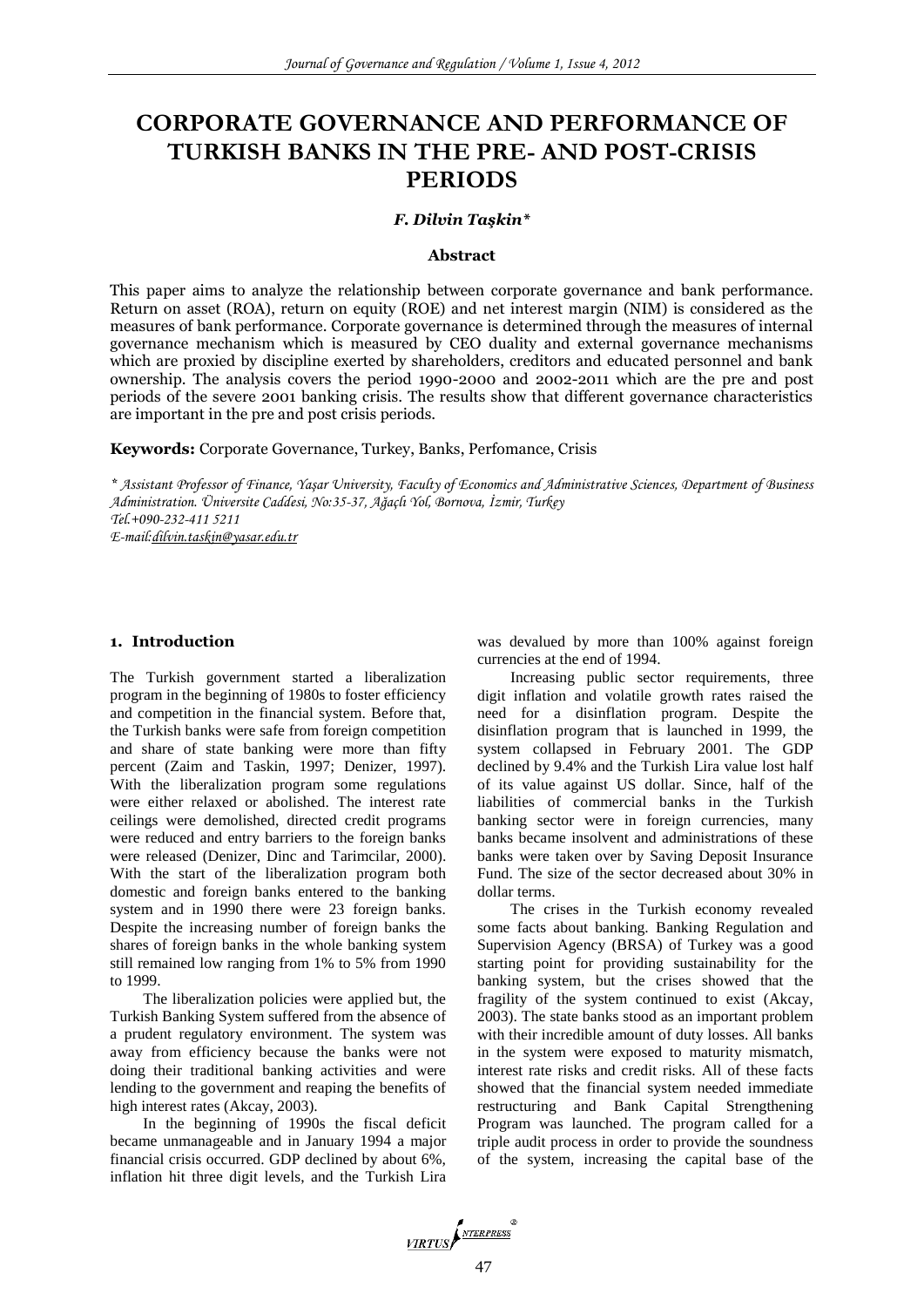system and present better governance mechanisms in the system.

Despite the hard times in 2001, recently Turkish banking system recovered well and in 2011 Turkish banks have a capital adequacy ratio of 16.7%, which is much more higher than the average developed countries. Thus, the aim of this paper is to analyze whether the corporate governance mechanisms had a favorable effect on the profitability of the Turkish banking system by comparing the periods before and after the crisis.

The contribution of this paper is two-fold: First, the studies on bank performance, namely profitability and net interest margins (NIMs) in the literature mostly concentrated on the banking markets in developed countries. This study, however, focuses on an emerging market and investigates impact of financial crisis, which occurred several times in the emerging economies in the last two decades, on the determinants of profitability and NIMs<sup>1</sup>. Evidence from an emerging market is also valuable. Secondly, by adding the corporate governance characteristics as determinants of bank performance. Moreover, to the authors' best knowledge, no such study has examined the corporate governance mechanisms as a determinant of banking performance using data from the Turkish banking market.

# **2. Literature Review**

There is a wealth of papers that analyze the impact of corporate governance on firm performance. On the other hand, papers focusing on the corporate governance and bank performance relationship is comparatively limited.

Most of the papers concentrate on the effects of ownership status on bank performance. It is mostly believed that state-owned institutions sometimes channel funds into sectors with low financial returns, but some of the research note conflicting results (see for example, Bonin, Hasan and Wachtel, 2005; Iannotta , Nocera, Sironi, 2007). Berger, Hasan, and Klapper (2004) analyze 28 developing countries and show that foreign-owned banks have the superior profit efficiency over private banks and state-owned banks. The similar findings were reported for Bhattacharya, Lovell and Sahay (1997) for India, Isık and Hassan (2002) for Turkey, Patti and Hardy (2005) for Pakistan. The superior efficiency of foreign banks is explained with their superior managerial skills and high quality human capital (Berger et al., 2000). Acquisitions of foreign banks in domestic banks also have an increasing effect on performance by bringing advanced technology, modern banking activities and managerial skills

l

(Bonin, Hasan, and Wachtel 2005b; Berger, Hasan, and Zhou 2009).

There are also some papers with conflicting results. For example, Yildirim and Philippatos (2007) analyze transition countries and conclude that foreign banks in these countries have lower profit efficiency than state-owned and domestic banks. Similarly, Nikiel and Opiela (2002) also find that foreign banks are less profit efficient than their counterparts .

Berger et al. (2005) analyzed all bank governance reforms on the bank data of Argentina and found that foreign and private banks are equally efficient, but both are more efficient relative to stateowned banks. Privatization of state-owned banks caused an improvement in performance, but mergers and acquisitions did not result in performance increases. Following Berger et al. (2005), Lin and Zhang (2009) and Taskin (2010) conducted a joint analysis of the static, selection and dynamic effects of domestic foreign and state ownership in China and Turkey, respectively. Lin and Zhang (2009) found that foreign acquisitions showed better performance, but no short-run or long-run performance changes in these banks. On the other hand, Taskin (2010) concluded that state-owned banks have strong longterm performance, whereas the foreign banks have poor long-term performance. The selected banks for domestic M&As and for foreign acquisitions tend to perform better. The dynamic indicators show that the merged banks show inferior performance than their counterparts.

# **3. Methodology**

The data in the paper has both cross sectional bank units and the different time periods for these bank units. Thus a panel data regression is employed. The basic panel model can be written as

$$
Y_{it} = \alpha_i + \beta X_{it} + u_{it} \tag{1}
$$

where the variables Y and X have both i and t subscripts for  $i=1,2,...N$  sections and  $t=1,2,...T$  time periods.

The simple linear panel regressions can be estimated using a common constant, allowing for fixed effects and allowing for random effects. In order to make a choice between fixed and random effect models Hausman test is used. Hausman tests have been applied for the three regression models in this paper and the results reveal that all the models fit the fixed effects panel regression model.

In the fixed effect model the constant is treated as group specific. Thus the model allows for different constants for each group. The fixed effects model has several advantages. First, by including banking firm fixed effects, unobserved heterogeneity can be controlled (This is important because OLS regression is biased if a variable is omitted that is related to the dependent variable). All bank-specific, non time-

 $1$  Saunders and Schumacher (2000) discuss that in emerging economies, relatively high margins is necessary, since it may bring a degree of stability for a banking system and banks may expand their profitability and their capital bases and therefore they are segregated from macro shocks.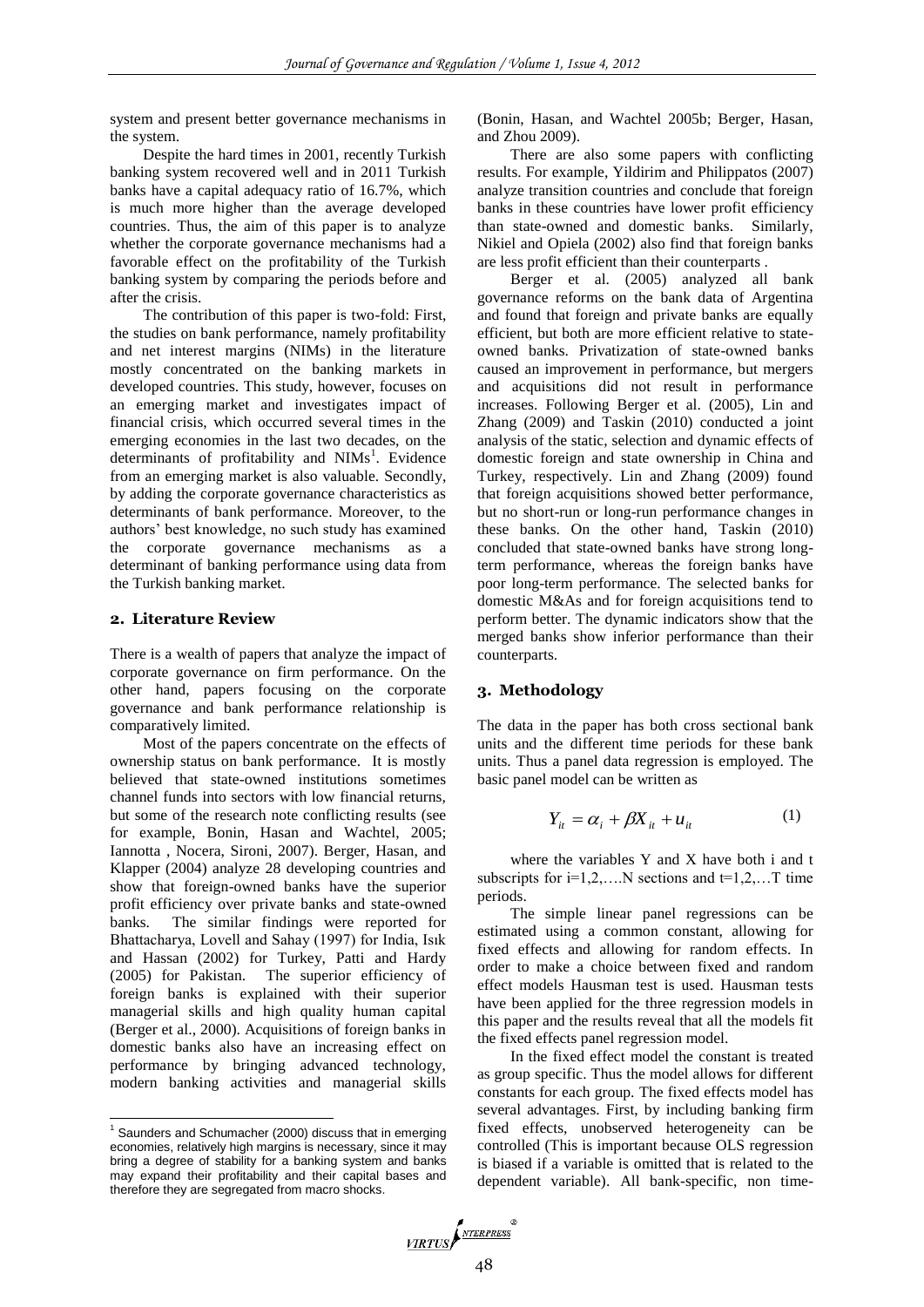varying determinants of NIMs not explicitly addressed in the regression specification are captured by the fixed effects. Second, panel estimation allows us to obtain more reliable estimates by observing the behavior of banks over time and testing for changes in the coefficients.

The empirical model used takes the profitability measures as dependent and governance indicators as independent.

$$
Performance_{ii} = Size_{ii} + Loans_{ii} + Deposit_{ii} + Equity_{ii} + Liquidity_{ii} + D\_CEO\_Duality_{ii} +
$$
  
Edct  $\_ Pers_{ii} + Experience_{ii} + D\_Public_{ii} + D\_PRivate_{ii} +$   

$$
D\_Frgn\_branch_{ii} + D\_Frgn\_bank_{ii} + \varepsilon_{ii}
$$
 (2)

#### **4. Data and Empirical Results**

#### *Data*

The data for this paper is obtained from the Banking Association of Turkey's annual publication, *Banks in Turkey*, which includes the financial statements of the banks operating in the Turkish banking industry.

The sample covers the period between 1990- 2000 and 2002-2011. The pre-crisis sample covers 78 commercial banks and 561 observations. The postcrisis period sample consists of 43 commercial banks and 312 observations.

Governance mechanisms can be divided as internal and external mechanisms. Internal governance mechanisms involve characteristics that are connected to the decision making process and external governance mechanisms are related to market oversight that seek to influence and control decisions.

The internal governance is mostly related with the separation of ownership and management. A dummy variable for the separation of ownership, ceo duality, is used as a proxy for board leadership structure, in order to measure the effect of board dependence on corporate governance. CEO-duality refers to the position where the manager also serves as the chairman of the board. In order to control for the separation of ownership, a dummy variable is put in the model which takes the value of one when the chairman of the board is not the same as the CEO, or zero otherwise. The age of the bank is a proxy for the experience of the bank.

The external governance variables depict different sources of discipline exerted by shareholders, debt holders and personnel (Macey and O'Hara, 2003). Especially, large shareholders are expected to exercise pressure on the management to

operate prudently (Shleifer and Vishny, 1997). The pressure applied by the shareholders can be measured by using capital adequacy ratio, which is the ratio of total equity to total assets. Depositors are also a party to exert pressure on the management. Deposits to total assets ratio is used to measure this pressure. Also, liquidation costs apply a pressure on the risk taking of management (Bauer and Ryser, 2004), which also will affect the profitability of banks in the negative direction. Cash over total assets ratio is used to measure the effect of liquidity on the profitability of banks. Loans are also an important determinant of bank performance as long as they are expected to increase the bank profitability. The ratio of loans to total assets is also used in the model. The education profile of the personnel also may change the way the banks do their businesses, so it is assumed that as the educated personnel ratio increase the banks are thought to be more effective and efficient. The educated personnel variable is the ratio of personnel with graduation from university or over degrees to total number of personnel.

Table 1 provides the descriptive statistics and variables used in the paper.

When we look at Table 1, it is clear that deposits are more than doubled. This is mostly due the increased confidence of the investors. Total equity share declined, this is most probably due to the bankruptcy of many banks during the crisis period. The ROA and ROE declined, which is due to the lack of opportunity for the banks to lend to the government at high interest rates in the post crisis periods. Lowering of net interest margin is also a sign of the increased competition after the crisis. The share of educated personnel improved in the post crisis period, which may be due to the lessons of the crisis.

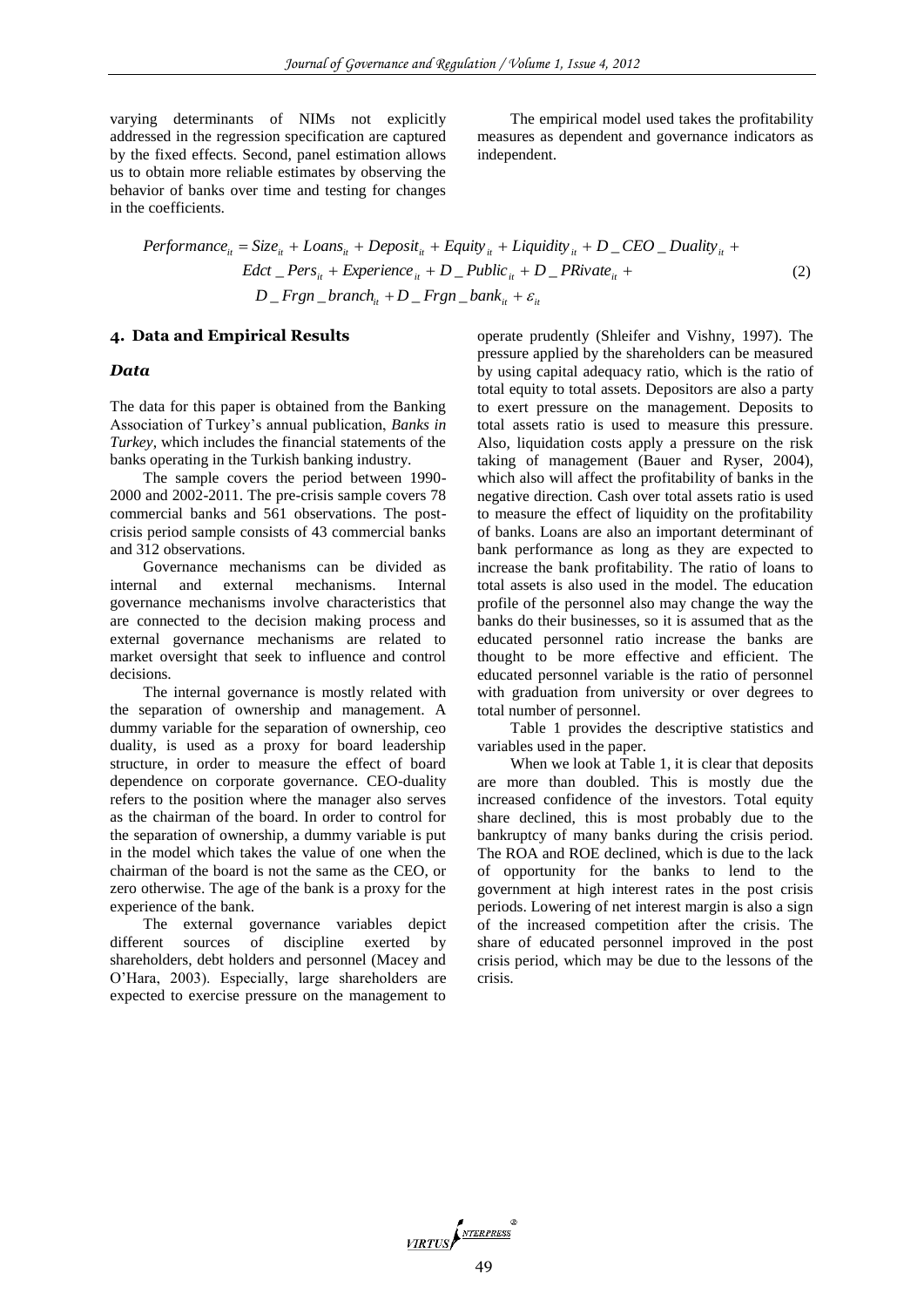|                           | <b>Pre-Crisis</b> |                 | <b>Post-Crisis</b> |                 | <b>Description of Variables</b>                                                               |
|---------------------------|-------------------|-----------------|--------------------|-----------------|-----------------------------------------------------------------------------------------------|
|                           | <b>Mean</b>       | <b>Std. Dev</b> | <b>Mean</b>        | <b>Std. Dev</b> |                                                                                               |
| Liquidity                 | 0,025             | 0,040           | 0,056              | 0,029           | Cash/Total Assets                                                                             |
| Loans                     | 0,334             | 0,211           | 0,395              | 0,156           | <b>Total Loans/ Total Assets</b>                                                              |
| Deposit                   | 0,241             | 0,211           | 0,553              | 0,248           | <b>Total Deposits/Total Assets</b>                                                            |
| Equity                    | 0,379             | 0,139           | 0,174              | 0,293           | Capital Adequacy= Shareholders' Equity/<br><b>Total Assets</b>                                |
| <b>ROA</b>                | 0,033             | 0,050           | 0,013              | 0,089           | Return on Assets: Net Income/ Total Assets                                                    |
| <b>ROE</b>                | 0,270             | 0,171           | 0,103              | 0,074           | Return on Equity: Net Income/ Total Assets                                                    |
| <b>NIM</b>                | 0,108             | 0,046           | 0,054              | 0,495           | Net Interest Margin: (Interest Income-<br><b>Interest Expense)/ Total Assets</b>              |
| Public                    | 0,100             | 0,300           | 0,099              | 0,300           | Dummy, equals 1 if the bank is public, 0<br>otherwise.                                        |
| Private                   | 0,561             | 0,493           | 0,413              | 0,497           | Dummy, equals 1 if the bank is private, 0<br>otherwise.                                       |
| Frgn branch               | 0,214             | 0,437           | 0,256              | 0,410           | Dummy, equals 1 if the bank has a branch in<br>Turkey, 0 otherwise.                           |
| Frgn_Bank                 | 0,125             | 0,422           | 0,231              | 0,331           | Dummy, equals 1 if the bank is a foreign<br>bank founded in Turkey, 0 otherwise.              |
| Edct Pers                 | 0,496             | 0,131           | 0,710              | 0,188           | Share of university, master or doctorate<br>graduates over total employees                    |
| <b>CEO</b> Duality        | 0,708             | 0,418           | 0,776              | 0,455           | Dummy, equals 1 when the chairman of the<br>board is not the same as the CEO, 0<br>otherwise. |
| Experience                | 35,674            | 31,589          | 37,663             | 34,40087        | Institutional memory, age of the bank                                                         |
| Number of<br>Observations | 561               |                 | 312                |                 |                                                                                               |

# *Empirical Results*

The paper analyzes the effect of corporate governance and various bank variables on the performance of Turkish banking in the pre and postcrisis periods. Bank performance is defined in terms of the return on assets (ROA), return on equity (ROE) and net interest margin (NIM).

Table 2 provides the panel regression results for the determinants of ROA.

|  | <b>Table 2. Determinants of ROA</b> |  |
|--|-------------------------------------|--|
|--|-------------------------------------|--|

| <b>Dependent Var: ROA</b> | <b>Pre Crisis</b>  |       | <b>Post Crisis</b> |       |
|---------------------------|--------------------|-------|--------------------|-------|
|                           |                    | Std.  |                    | Std.  |
| <b>Variable</b>           | <b>Coefficient</b> | Error | Coefficient        | Error |
| <b>Size</b>               | $-0.004***$        | 0,001 | $0.005***$         | 0,001 |
| Deposit                   | $0,082***$         | 0,023 | $-0.030*$          | 0,018 |
| Equity                    | $-0.063***$        | 0,022 | $-0,064$           | 0,075 |
| Liquidity                 | $-0.016$           | 0,118 | $-0.173***$        | 0,056 |
| Loans                     | 0.000              | 0.023 | 0.016              | 0.016 |
| Ceo_duality               | 0,001              | 0,009 | $-0,009$           | 0,010 |
| Edct_pers                 | $0.085***$         | 0,025 | 0.071              | 0,045 |
| Experience                | 0.000              | 0,000 | 0,000              | 0,000 |
| Frgn_bank                 | 0,008              | 0,012 | 0,002              | 0,005 |
| Frgn_branch               | 0.015              | 0.014 | $0.023***$         | 0,006 |
| Public                    | 0,001              | 0,015 | 0.015              | 0,010 |
| C                         | 0,025              | 0,029 | $-0.048***$        | 0,019 |

\*, \*\* and \*\*\* represents significance at 10%, 5% and 1%, respectively.

$$
\underbrace{\textit{VIRTUS}} \sum_{\textit{NTERPRESS}}^{\textit{R}} \textit{L}
$$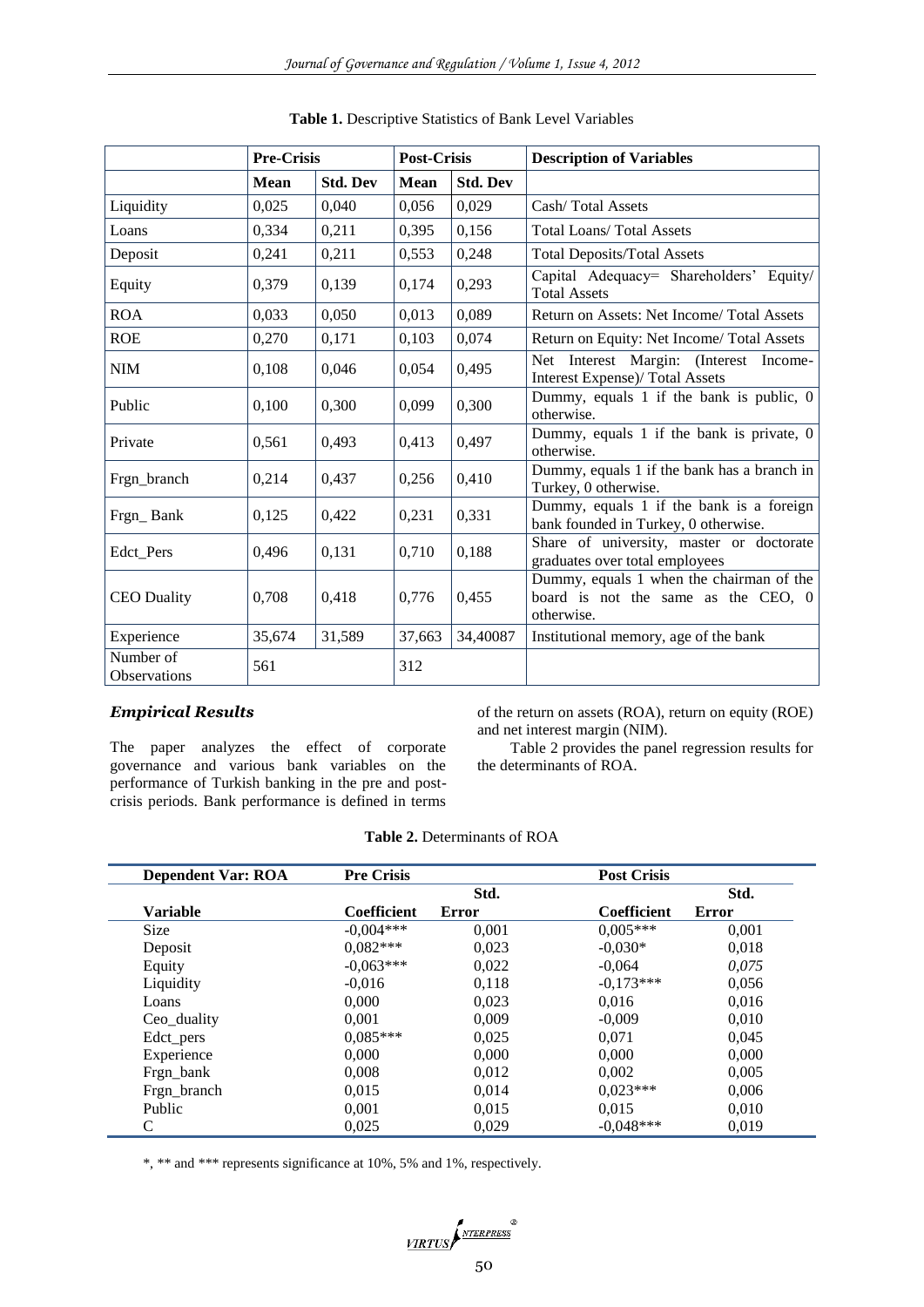In the pre-crisis periods the increase in the size has a deteriorating effect on the return on asset of banks. This shows that banks getting away from economies of scale (Pallage, 1991). On the other hand, in the post-crisis period, the banks reach to higher economies of scale and reach to higher ROA numbers as they increase their size. In the traditional banking systems, increases in deposits are expected to increase the profitability of banks. This is simply the case in the pre-crisis period. In the post-crisis period the deposits to total assets ratio significantly decreases the ROA of banks. This may be due to the inefficient allocation of the deposits by the bank management. The capital adequacy, total equity to total assets ratio, is important in the way that it shows the ability of a bank to overcome the shocks that appear in the system. The higher this ratio, the less likely the bank will need additional financing. In the

pre-crisis period, however, it is seen that the banks are not able to turn the capital into returns. As the equity increase, the profitability of banks decreased significantly. From the governance variables only the ratio of educated personnel has a significant effect in the pre-crisis period. It is seen that in the post-crisis period it does not have a significant effect. In the precrisis period education were not considered as too important compared to the post-crisis period. Thus, the education has a statistically significant positive effect in the pre-crisis period on the profitability of banks. In the post-crisis period, it is clear that the branches of a foreign banks are significantly increases their ROA. So in general foreign bank branched are better at translating their resources into profits. Other governance mechanisms are found as insignificant in explaining the ROA of banks.

| <b>Dependent Var: ROE</b> | <b>Pre Crisis</b> |                   | <b>Post Crisis</b> |                   |
|---------------------------|-------------------|-------------------|--------------------|-------------------|
| <b>Variable</b>           | Coefficient       | <b>Std. Error</b> | Coefficient        | <b>Std. Error</b> |
| Size                      | $0,023***$        | 0,007             | $0.033***$         | 0,004             |
| Deposit                   | $-0.366***$       | 0.138             | 0,017              | 0,075             |
| Equity                    | $-0.691***$       | 0,131             | $-0,008$           | 0,167             |
| Liquidity                 | 0,014             | 0,715             | $-0,376$           | 0,245             |
| Loans                     | $-0,288**$        | 0,139             | 0,021              | 0,060             |
| Ceo_duality               | $-0.132**$        | 0,057             | $-0,049*$          | 0,028             |
| Edct pers                 | 0,206             | 0,152             | 0,040              | 0,105             |
| Experience                | 0,000             | 0,001             | 0,000              | 0,000             |
| Frgn_bank                 | 0.085             | 0,075             | $-0.022$           | 0,017             |
| Frgn_branch               | 0,077             | 0,085             | 0,029              | 0,026             |
| Public                    | $-0,241***$       | 0,093             | $0.072**$          | 0,031             |
| $\mathsf{C}$              | $0.482***$        | 0,178             | $-0.136*$          | 0,078             |

**Table 3.** Determinants of ROE

\*, \*\* and \*\*\* represents significance at 10%, 5% and 1%, respectively.

Table 3 explains the determinants of return on equity (ROE). Increase in the size of the bank has a positive and significant effect on the ROE of banks both in the pre-crisis and post-crisis periods. In the pre-crisis period deposits to total assets ratio has a decreasing effect on the ROE. This is again due to the inefficient allocation of deposits by the banks. The ROE is negatively affected from the equity increases due to the nature of the regression model, but this effect is significant in the pre-crisis period, which points to the fact that the net income cannot be increases as much as the increase in equity. This shows that the banks are unsuccessful in converting the equity into profits in the pre-crisis period. The increase in the loan ratio has a negative significant effect on the ROE. This significant effect is caused

from the high-risk of the loans in that period. The default risk of the loans, cause the profitability to decline. From the governance indicators, CEOduality has a significant negative effect on the ROE. This result implies that heavily centralized leadership structures compromised better performance in the pre-crisis period, a finding that is contrary to Shleifer and Vishny (1997). Public banks are also found as worse creating return on equity in the pre-crisis period, since they have higher capital bases and are not efficient in return generation compared to their peers. On the other hand, public banks are found as significant in generating ROE. In the post-crisis period CEO-duality has again a negative effect on ROE of banks.

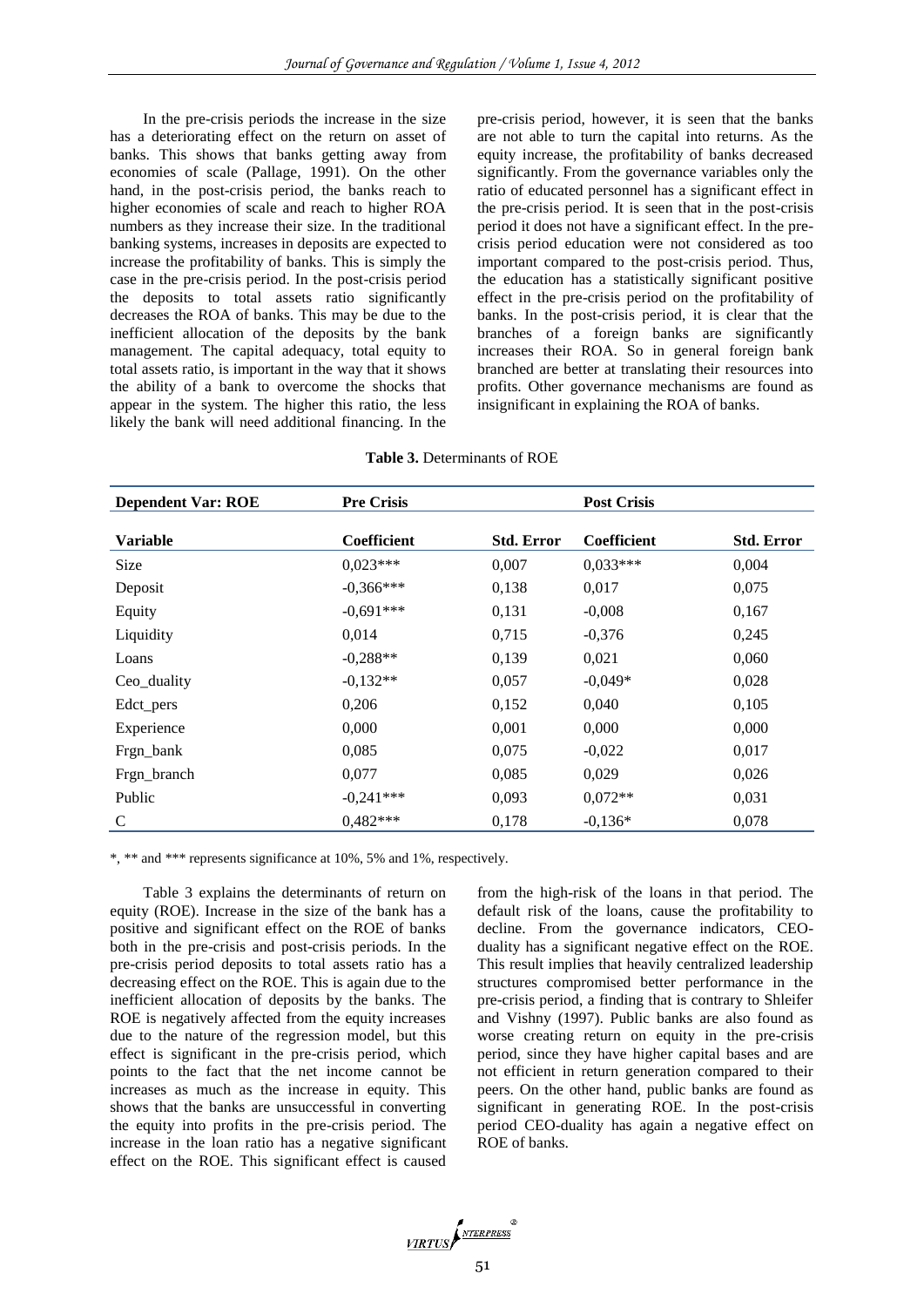| <b>Dependent Var: NIM</b> | <b>Pre Crisis</b>  |                   | <b>Post Crisis</b> |                   |
|---------------------------|--------------------|-------------------|--------------------|-------------------|
| <b>Variable</b>           | <b>Coefficient</b> | <b>Std. Error</b> | Coefficient        | <b>Std. Error</b> |
| <b>Size</b>               | $-0.003***$        | 0.001             | 0.000              | 0.002             |
| Deposit                   | 0.033              | 0,024             | $0.021**$          | 0,011             |
| Equity                    | $-0.074***$        | 0,023             | $0.181***$         | 0,028             |
| Liquidity                 | $-0,177$           | 0,124             | $0.134**$          | 0.058             |
| Loans                     | $-0.062**$         | 0,025             | $-0.007$           | 0,011             |
| Ceo_duality               | $0.030***$         | 0.010             | $-0.012*$          | 0.007             |
| Edct_pers                 | $0.069**$          | 0.031             | $-0.046$           | 0.029             |
| Experience                | 0.000              | 0.000             | $-2.41E-05$        | 9.36E-05          |
| Frgn_bank                 | 0.006              | 0,016             | $0.010***$         | 0,003             |
| Frgn_branch               | $0.041**$          | 0.018             | $-0.006*$          | 0.003             |
| Public                    | $-0,016$           | 0,020             | 0,000              | 0,005             |
| C                         | $0.131***$         | 0,033             | 0,045              | 0,028             |

#### **Table 4.** Determinants of NIM

\*, \*\* and \*\*\* represents significance at 10%, 5% and 1%, respectively.

Table 4 conveys the regression results for the determinants of net interest margin (NIM). Knowing the behavior of NIM is of importance since it is considered to be the price of the intermediation services provided by the banking firms. Moreover, as stated in Demirguc-Kunt and Huizinga (1999), commercial bank NIMs convey significant information for the efficiency of the banking system. In the post-crisis period, the size is negatively and significantly related to the NIMs, suggesting that increased volume of loans may result in a reduction of unit, which achieves scale efficiencies. The deposits increase the NIM significantly in the postcrisis period, which is due to the increases in the savings of individuals and decreasing deposit appetite of banks cause an increase in the margins required by the banks. High liquidity ratio, whether self-imposed or the result of regulations, inflicts a cost on banks as they have to give up the opportunity of investing these funds in alternate high yielding assets, like loans. In the post-crisis period the liquidity has an expanding effect on the NIM significantly. Foreign banks in the post-crisis period require higher margins significantly. Foreign bank branches, on the other hand, require lower margins significantly in the postcrisis period, mostly due to the competitive pressures. In the post-crisis period CEO-duality and educated personnel significantly affect the NIM with a positive sign. When the chairman is not the same person as the general manager for a bank, they required higher margins, which may be because of the conflict of the interests. The banks with more educated personnel also required higher margins, maybe because they offer more sophisticated products and/or apply better risk management techniques than their competitors.

# **5. Conclusion**

This paper has examined the determinants of banking performance in the Turkish industry for the period 1990-2011 using the corporate governance characteristics. The sample period was divided into two sub-periods: pre-crisis period (1990-2000) and post-crisis period (2002-2011). We specified bank performance, namely return on assets, return on equity and net interest margin as a function of bank specific determinants, namely liquidity, size, deposits and equity and corporate governance characteristics, bank ownership, educated personnel ratio, experience of the bank, CEO-duality.

In the pre-crisis period size of the banks in general has a deteriorating effect on the return on equity and enlarging effect on the net interest margins and return on assets. Increase in deposits increase the return on assets. From other determinants of performance, loans and equity is also found as significant in explaining the bank performance. In the pre-crisis period bank ownership status found as significant. Public banks are worse performers in converting return on equity significantly. This may be caused from the inefficient nature of the public banks in the pre-crisis period, because they were like funding the government instead of their traditional banking activities. Foreign bank branches were significantly required larger interest margins, maybe because they found the loans risky. Since the education was not considered as important as it is, the banks with more educated personnel were found as more profitable with a 1% statistical significance. In the pre-crisis period also heavily centralized management structures significantly performed better and were more efficient.

In the post-crisis period, one striking feature is banks with larger asset sizes are significantly more profitable than their peers. The deposits are not turned into profitability and also increasing deposits create larger interest margins, due to the decreasing deposit appetite of banks. Liquidity is also another significant determinant that decreases profitability and increase margins. Banks with foreign branches are found as requiring narrower interest margins, but still they are significantly generating profits in the post-crisis period. The banks with foreign branches seem to be more competitive and also more